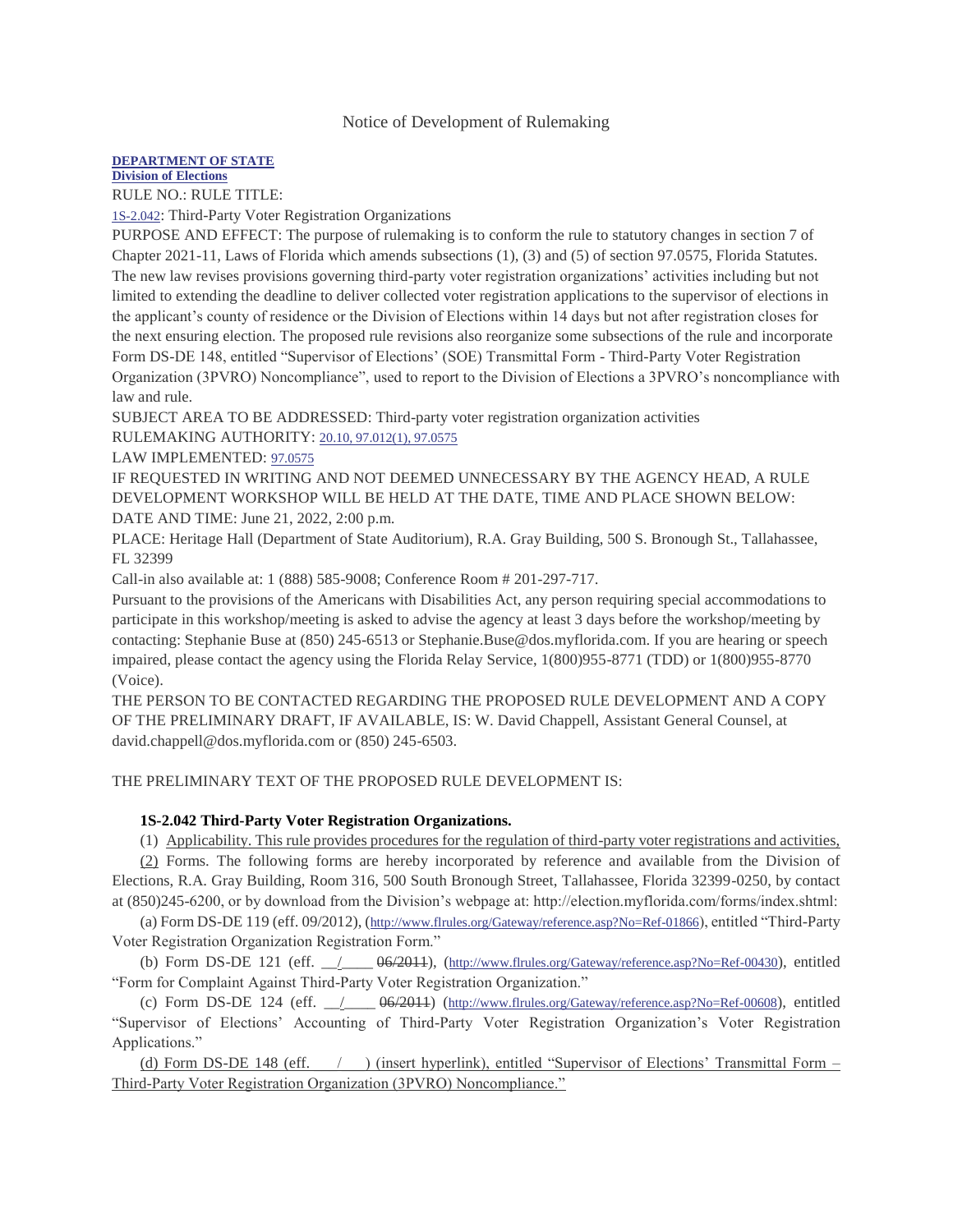(3)  $(2)$  Definitions. In addition to terms in section 97.0575, Fla. Stat., the following words or phrases are defined as follows For purposes of Section 97.0575, F.S., the following definitions apply:

(a) "Affiliate organization" of a third-party voter registration organization means any person, as defined in Section 1.01(3), F.S., that is associated with the third-party voter registration organization as a subordinate, subsidiary, member, branch, chapter, as a central or parent organization, or through direct or indirect ownership or control. Ownership or control means substantial and effective, though not necessarily predominant, ownership or control.

(b) "Engaging in any voter registration activities" means that the organization is collecting voter registration applications from Florida voter registration applicants.

(c) "Force majeure" means any event or occurrence of societal significance beyond the reasonable control and without the fault of the third-party voter registration organization which could not have been prevented, avoided, or overcome by the exercise of reasonable care, diligence, or foresight of the third-party voter registration organization, including, but not limited to, civil disturbances or acts of war; extraordinarily severe weather, such as hurricanes, floods, or tornadoes; or shortages of food, electric power, or fuel.

(d) "Impossibility of performance" means an actual impossibility or impracticability of compliance as the result of a condition or circumstance which the third-party voter registration organization did not create and could not reasonably have anticipated.

(e) "Registration agent" means any individual who is employed by or volunteers for a third-party voter registration organization and who collects voter registration applications from Florida voter registration applicants on behalf of the organization.

(f) "3PVRO" is an abbreviation for third-party voter registration organization.

(4) (3) Registration process.

(a) Registration.

1. Before engaging in any voter registration activities, a third-party voter registration organization (hereinafter "3PVRO" "organization") shall complete and file Form DS-DE 119 with the Division. The organization must complete and submit the form as an attachment in pdf format in an email to [3PVRO@dos.myflorida.com](mailto:3PVRO@dos.myflorida.com). If email is unavailable, the form may be faxed or transmit the form to the Division Division's facsimile machine at (850)245-6291. An affiliate organization which itself independently engages in separate collection of voter registration applications from Florida voter registration applicants on behalf of the affiliate must file a Form DS-DE 119 even if its affiliated organization has filed a Form DS-DE 119. An organization shall also use Form DS-DE 119 to update or terminate its registration.

2.  $(\theta)$  Upon receipt of an organization's initial and completed registration, the Division shall assign the organization a unique third-party voter registration organization identification number that begins with "3P." An organization is not deemed registered as a third-party voter registration organization until the Division issues the organization its identification number.

3. Once a 3PVRO is registered, the 3PVRO's registration shall be entered into the public database on the Division's webpage for 3PVRO information.

 $4.$  (e) A registration agent may be a registration agent for one or more  $3PVROs$  organizations.

5. (d) A 3PVRO An organization shall submit any change in information previously submitted to the Division, including any addition to the list of its employee registration agents, any termination of an employee registration agent, or change in information about an employee registration agent, within 10 days following the change. A change is not considered filed until the Division receives the change. Notice of termination of an employee registration agent shall be provided as set forth in paragraph (6)(b).

 $6.$  (e) Except as otherwise provided in paragraph  $(4)$  (6)(b), any forms or amendments or additions to forms required under this subsection must be submitted in the same manner of transmission required for the Form DS-DE 119 used to initially register an organization as a 3PVRO.

(b) Termination.

1. If a 3PVRO terminates its registration with the State, the 3PVRO shall submit within 10 days a Form DS-DE 119 reflecting its termination.

2. If a registration agent employed by the 3PVRO is terminated, the 3PVRO shall file notice of the agent's terminated status by emailing an updated Form DS-DE 119 as an attachment in pdf format to [3PVRO@dos.myflorida.com](mailto:3PVRO@dos.myflorida.com). If email is unavailable, the form may be faxed to (850) 245-6291. If Form DS-DE 119 is not used as the means of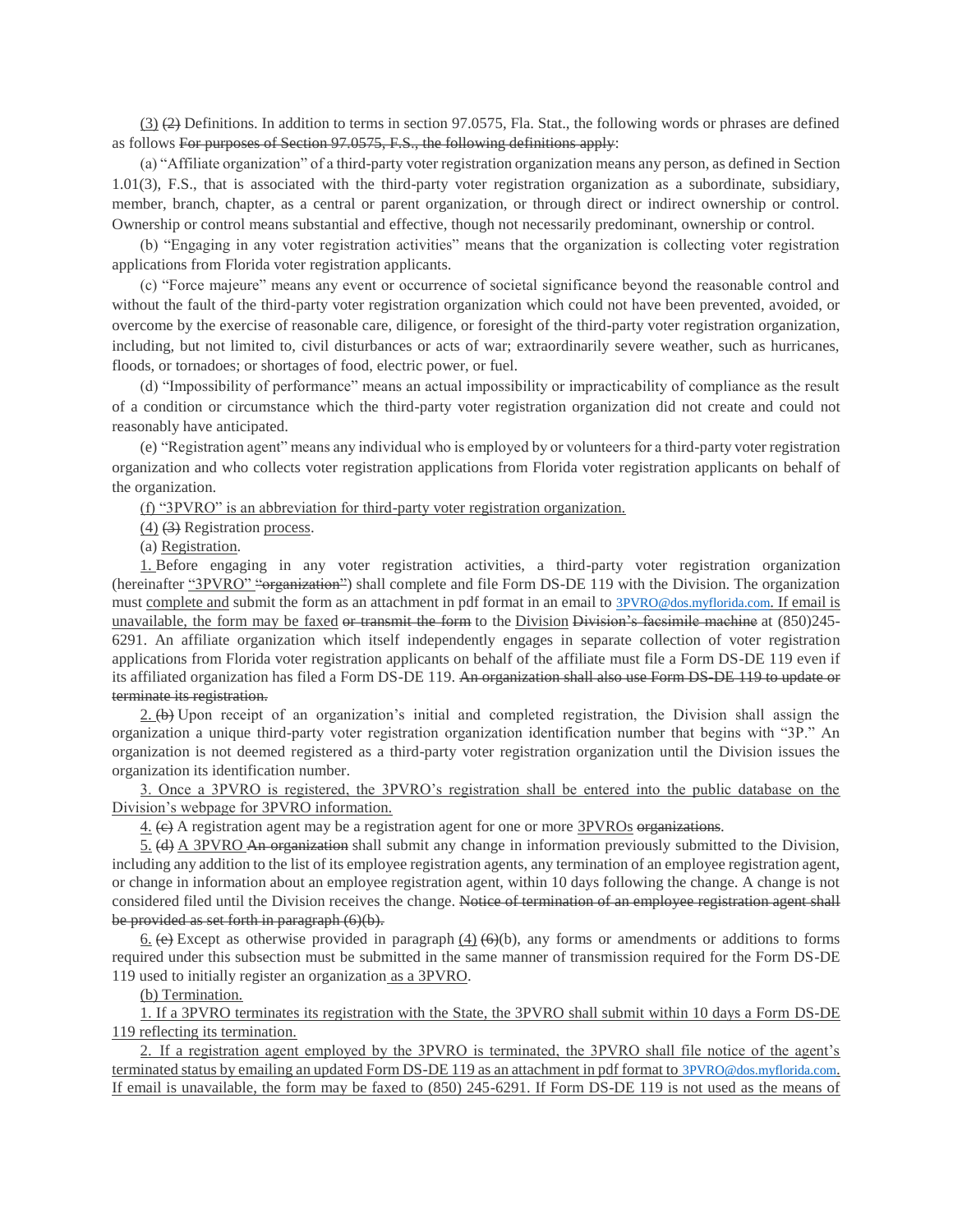notification, the notification shall contain the 3PVRO's assigned identification number and the name of the employee registration agent being terminated. Notice of termination hereunder must be provided within 10 days of termination.

3. If a 3PVRO has had no registration activity in 2 years from date of registration, notice shall be sent to the 3PVRO's highest ranked officer and registered agent to re-affirm information as current. The Division will terminate 3PVRO's registration if mail is returned undeliverable. A terminated 3PVRO may submit a new registration application at any time. The prior 3PVRO unique identifier number may not be re-used.

(5) (4) Voter Registration Applications Provided to and Used by 3PVROs Third-Party Voter Registration Organizations.

(a) All  $\underline{blank}$  voter registration applications provided by the Division and each supervisor of elections to  $\underline{a}$ 3PVRO an organization shall include its assigned 3PVRO the third-party voter registration organization identification number on the bottom of the reverse side of each voter registration application in a manner that does not obscure any other entry.

(b) The registration agent or the 3PVRO organization shall print the date that the applicant delivered the application to the registration agent in a conspicuous space on the bottom portion of the reverse side of the voter registration application in a manner that does not obscure any other entry. The date printed by the registration agent or the 3PVRO organization shall be in the following numerical format: MM/DD/YY. For example, if the voter registration applicant completed the application on May 15, 2022 2014, the entry on the bottom portion of the reverse side of the application shall be:  $5/15/22$   $\frac{5}{15/14}$ .

(c) Each  $3PVRO$  organization shall ensure that its assigned  $3PVRO$  organization identification number is recorded on the bottom portion of the reverse side of any voter registration application it delivers to the Division or a supervisor of elections in a manner that does not obscure any other entry.

(d) A 3PVRO collecting voter registration applications may deliver in person or by mail the completed or incompleted applications to the Delivery of the voter registration application by the organization to the Division or a supervisor of elections in the applicant's county of residence or to the Division. may be accomplished by in-person delivery or mail. The application must be delivered within 14 calendar days after the application was completed by the applicant. If the applications are mailed by the 3PVRO or any of its registration agents, the envelope must All applications must be delivered to the Division or a supervisor of elections or be postmarked within  $14$  40 calendar days after the application was completed of collection by an organization or any of its registration agents. If the 10th day falls on a weekend, holiday, or other day on which the Division or the supervisor of elections office is closed, the voter registration application must be delivered to the Division or the supervisor of elections or be postmarked by the following business day. If, however, a book closing deadline for any given election for federal or state office falls within the 14-day 10-day period described above, all applications collected by an organization or any of its registration agents before book closing must be delivered to the Division or a supervisor of elections in the applicant's county of residence or to the Division on or before the book closing deadline.

(5) Referral to Attorney General for Enforcement; Waiver of Fines upon Showing of Force Majeure or Impossibility of Performance.

(a) In exercising the authority to refer violations of the third-party voter registration law to the Attorney General for enforcement, the Secretary of State's principal concern is the protection of applicants who have entrusted their voter registration applications to a third-party voter registration organization. By law, the organization serves as a fiduciary to those applicants, who have a right to expect that their applications will be timely delivered to an elections official irrespective of party affiliation, race, ethnicity, or gender.

(b) Any organization claiming that its failure to deliver a voter registration application within the required timeframe was based upon force majeure or impossibility of performance may provide a statement to the Division explaining the circumstances constituting force majeure or impossibility of performance.

(c) If the information provided to the Division by the organization demonstrates that the failure to timely deliver a voter registration application was the result of force majeure or impossibility of performance, the Secretary of State will not refer the violation to the Attorney General for enforcement.

(6) Termination of Organization and Employee Registration Agent.

(a) If an organization terminates its status as a third-party voter registration organization, the organization shall submit within 10 days a Form DS-DE 119 reflecting its termination.

(b) If an employee registration agent's employment with an organization is terminated, the organization shall file notice of the terminated status of the employee registration agent by submitting an updated Form DS-DE 119 or by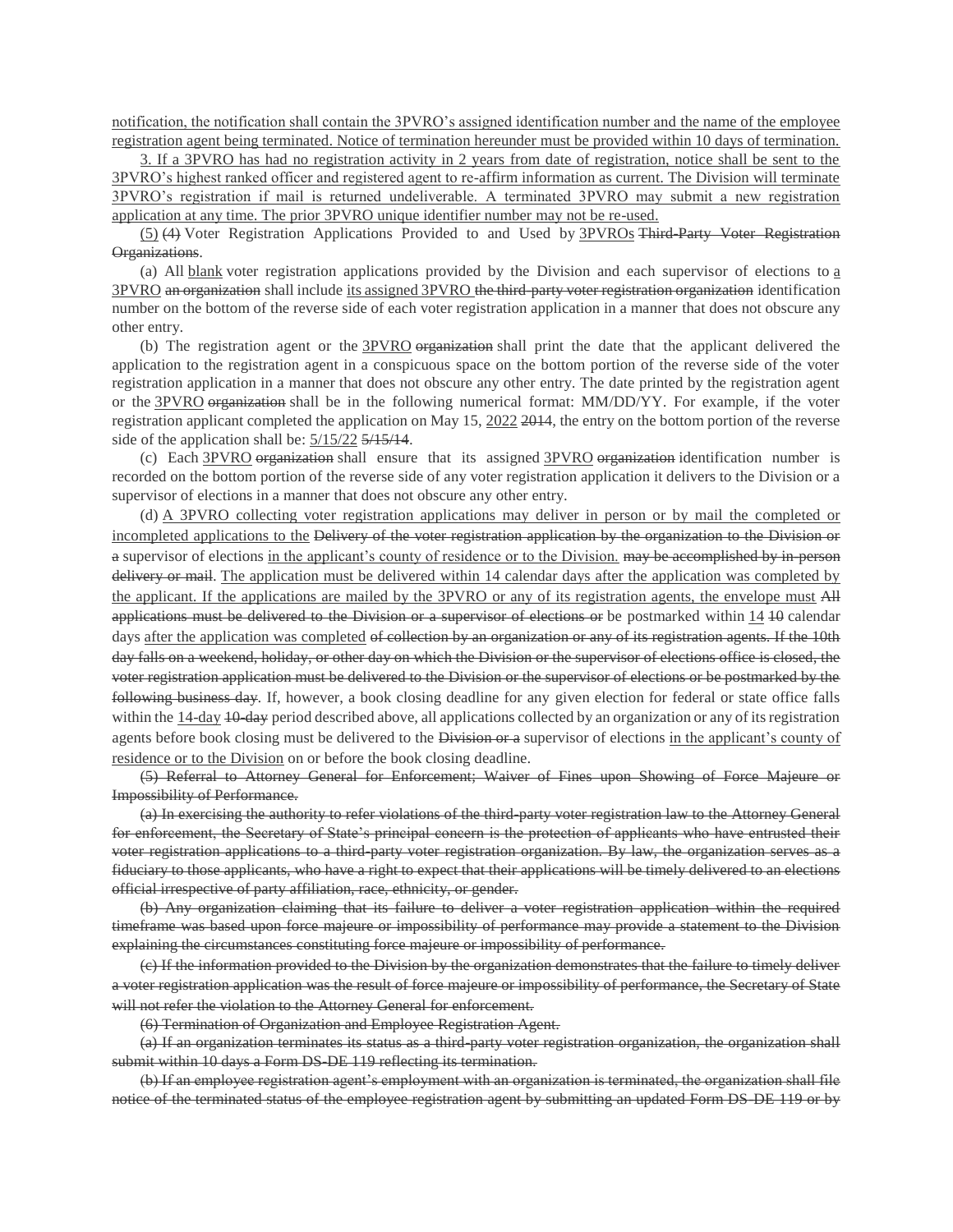sending a notification of the termination by email to 3PVRO@dos.myflorida.com or by transmitting the notification to the Division's facsimile machine at (850)245-6291 within 10 days of the termination. If Form DS-DE 119 is not used as the means of notification, the notification shall contain the organization's assigned identification number and the name of the employee registration agent being terminated.

(c) Forms DS-DE 119 required under this subsection must be submitted as an attachment in pdf format in an email to 3PVRO@dos.myflorida.com or transmitted to the Division's facsimile machine at (850)245-6291.

(6)  $(7)$  Processing of Voter Registration Applications from a 3PVRO an Organization by the Division and Supervisors of Elections.

(a) For each non-blank registration application that a 3PVRO or registration agent an organization delivers to the Division or supervisor of elections, a voter registration official shall record the date of delivery on the bottom portion of the reverse side of the application in a manner that does not obscure any other entries.

(b) For purposes of this rule and not for voter registration purposes, an application is considered delivered to the Division or a supervisor of elections at the time the application is actually delivered in person by the 3PVRO organization. by in-person delivery or, if mailed, the date of delivery shall be the date of a clear postmark, if one is present on the mailing envelope. If a postmark is not present or unclear, the date of delivery to the Division or a supervisor of elections is the actual date of receipt. For a determination of a fine based upon the application being received by mail after the book closing date, a clear postmark on or before the date of book closing will excuse the fine. If a 3PVRO an organization delivers more than one application at the same time, those applications shall bear the same date of delivery regardless of when the applications are processed.

 $(c)$  (b) A 3PVRO An organization's untimely delivery of a voter registration application does not affect the validity of the application. Every application must be processed regardless of the timeliness of its delivery.

 $(7)$  (e) Accounting of applications.

(a) The Division and supervisors of elections shall record the number of state or federal voter registration applications they provide to, and receive from, each organization. Each supervisor of elections shall report to the Division on Form DS-DE 124 by noon of the following business day the number of voter registration applications provided to and received from each organization the previous business day. A supervisor of election is Supervisors of Elections are not required to submit Form DS-DE 124 when they did not provide any voter registration applications to, or receive any from, a 3PVRO an organization on the preceding business day.

(b) (d) Form DS-DE 124 required under this subsection must be submitted as an attachment in pdf format in an email to [3PVRO@dos.myflorida.com](mailto:3PVRO@dos.myflorida.com) or transmitted to the Division's facsimile machine at (850)245-6291.

(8) Noncompliance.

(a) Pursuant to authority under subsection (4) of Section 97.0575, F.S., the Secretary of State may refer any violation under Section 97.0575, F.S., including but not limited to untimely submission of collected voter registration applications, to the Attorney General for enforcement.

(b) A 3PVRO is liable for fines for failure to deliver collected voter registration applications as specified in subsection (3) of Section 97.0575, F.S.

(c) Supervisors of elections or their staff shall report, using Form DS-DE 148, any untimely filed voter registration application submitted by a 3PVRO, as well as a 3PVRO engaging in any voter registration activities without being registered as a 3PVRO with the Division. Form DS-DE 148 must include an explanatory statement and copies of relevant supporting documents, including a copy of the voter registration application(s), and shall be submitted in pdf format as an attachment to email to [3PVRO@dos.myflorida.com](mailto:3PVRO@dos.myflorida.com) or by express mail or expedited courier service to the Division, whichever is convenient. The form shall be submitted to the Division only after the applications have been processed in accordance with subsection (8).

(d) For any application containing an organization's identification number – but no other information indicating it was collected by a third-party voter registration organization, such as a cover letter or a "date delivered" mark as required by (5)(b), and that was received after the book closing date or more than 10 days after the date on which the applicant signed it – the explanatory statement should include a description of the supervisor's efforts to contact the applicant to confirm that the application was delivered to the organization.

(e) Any 3PVRO claiming that its failure to deliver a voter registration application within the required timeframe was based upon force majeure or impossibility of performance may provide a statement to the Division explaining the circumstances constituting force majeure or impossibility of performance.